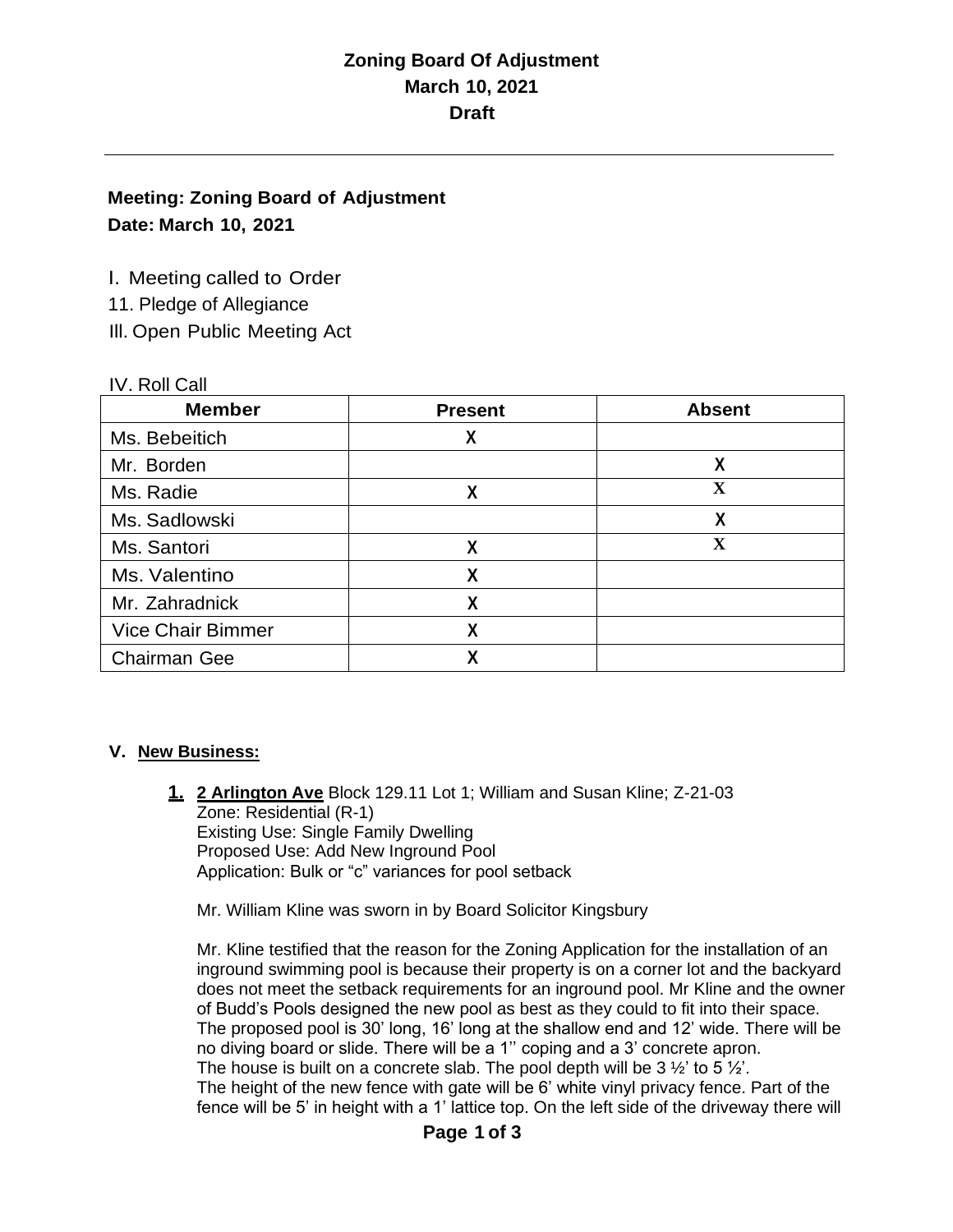# **Zoning Board Of Adjustment March 10, 2021**

#### **Draft**

be a 4' white vinyl fence. The back portion of the home is a chain link fence which is code and would be allowed.

Chairman Gee asked Board Members for questions.

Mr. Zahradnick asked about the link size on the chain link portion of the fence. Mr. Kline testified that it is 21/2 inch horizontally and it is vinyl coated.

Board Zoning Officer Glenn Carter stated that the fence requirements are approved by the Construction Office and they would have final say as to what is required.

The Kline's are seeking two side yard variances. On one side the code is 10', they are seeking 5', and on the other side they are seeking 81/2'. The other variance is seeking a proposed 10' from the rear of the house where 12' is

code.

Mr Kline testified as to the uniqueness of the property.

Chairman Gee asked Board Engineer McNulty about the proposed 10' from rear of home. Mr. McNulty has no concern because the home is built on a slab as opposed to a basement.

Chairman Gee opened the meeting to the Public. There being none, Public Portion Closed.

Mr. Kline then asked if he could move the Pool Equipment to a different location than what is on the submitted plan?

Chairman Gee asked Board Solicitor Kingsbury would Mr. Kline have to reapply and "Notice" again.

Zoning Officer Carter said that he would have to reapply for a new variance.

Mr Kline decided to leave the equipment where it was proposed.

Chairman Gee asked Board Members for any additional questions? There being none, would anyone like to make a motion to approve.

A Motion to Approve was made by Ms. Valentino, second by Mr. Bimmer, All Approve

#### **2. 13 East Woodcrest Ave**- Block 129.14 Lot 4; Gregory Spitz, Z-21-04

Zone: Residential(R-1) Existing Use: Single Family Dwelling Proposed Use: Add New Front Porch Application: Bulk or "c" Variance for front yard set back

Applicant Gregory Spitz was sworn in by Solicitor Kingssbury

Mr. Spitz testified that he would like to propose a 20' by 10' open porch. The setback code is 30', currently it is 27' now, and the proposed porch would put it at 17'. Pictures were presented from various surrounding streets to show what he is proposing.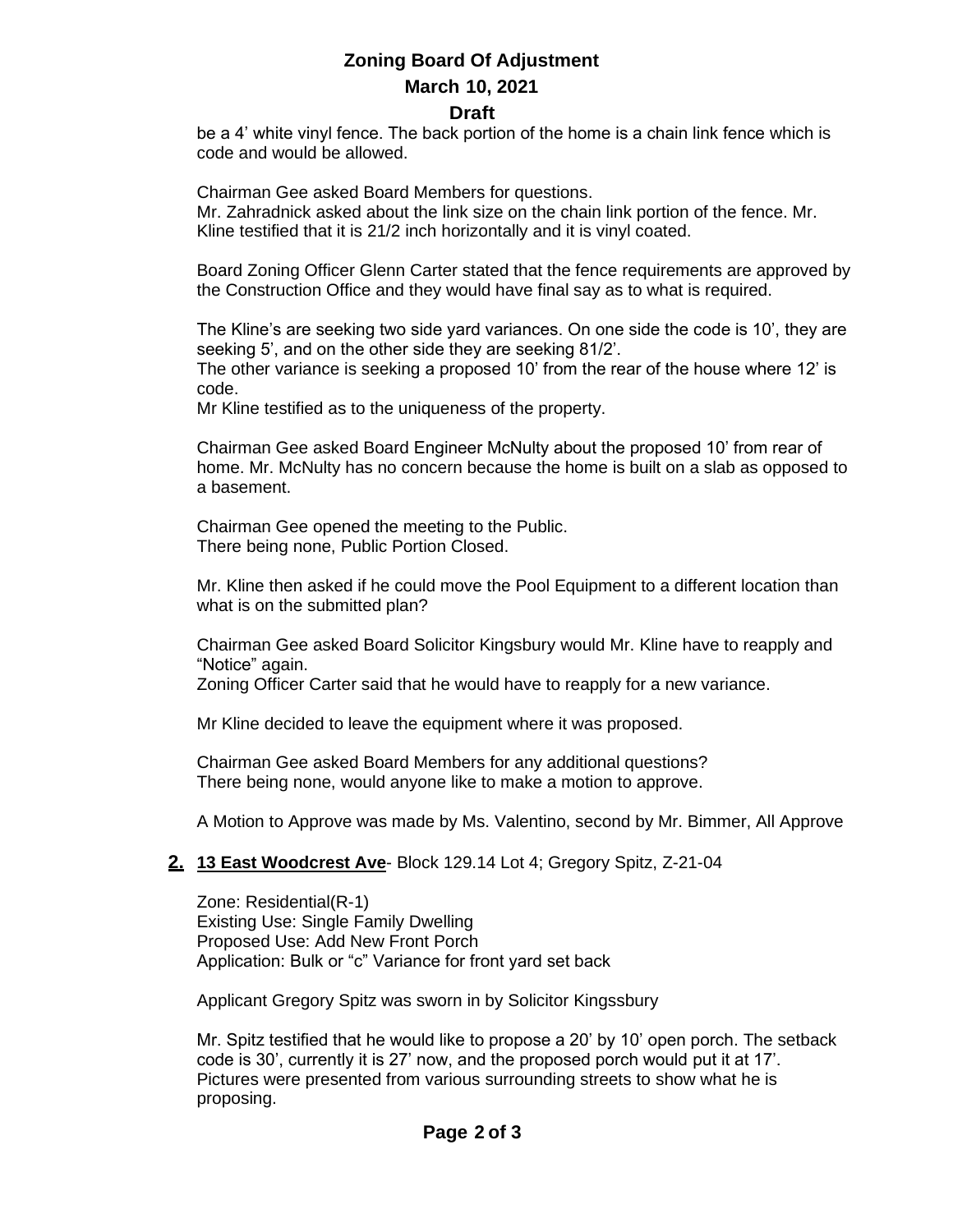Chairman Gee asked if any Board Members had questions. Solicitor Kingsbury would like to clarify the porch size 19' by 10', or 20' by 10'?

Chairman Gee asked what the notice said? Kingsbury said the notice said 20' by 10'.

Chairman Gee opened the meeting to the General Public. No Comments. Public Portion closed.

Engineer's Letter- Board Engineer testified that technically it is a covered porch. His main concern is drainage and impervious coverage.

Zoning Officer Glenn Carter testified that the property is well below the impervious coverage limits.

A Motion to Approve was made by Ms. Zahradnick, second by Ms. Valentino, All Approve

VI. Old Business:

Minutes: March 10, 2021

A Motion to Approve was made by Mr. Zahradnick, second by Chairman Gee, All Approve

Reports: Solicitor Resolutions:

1. 2021-ZB-02 42 North Pine Avenue Block 85; Lot 15; Bailey's Landscaping Amended Resolution to say 5" side yard setbacks next to Auto Body Shop, 10' Rear setbacks next to residential property for the Sea Boxes

Eligible Voters: Valentino, Bebitch, Bimmer, Zahradnick, and Gee

A Motion to Approve the Resolution was made by Mr. Zahradnick, Second by Mr. Bimmer, All eligible voters approve

2. 2020-ZB-01: 131 E Kings Highway- Block 17; Lot 4; BJ's Wholesale Clu; Bifurcated Application, approval of Site Plan; Z-21-02 subject to conditions and terms in the Resolution.

Eligible voters: Valentino, Bebitch, bimmer, Zahradnick and Gee

A Motion to Approve the Resolution was made by Mr. Bimmer, second by Mr. Zahradnick, All eligible voters approve.

VII.Adjourn: A Motion to Adjourn was made by Mr. Bimmer, Second by Gee, All Approve